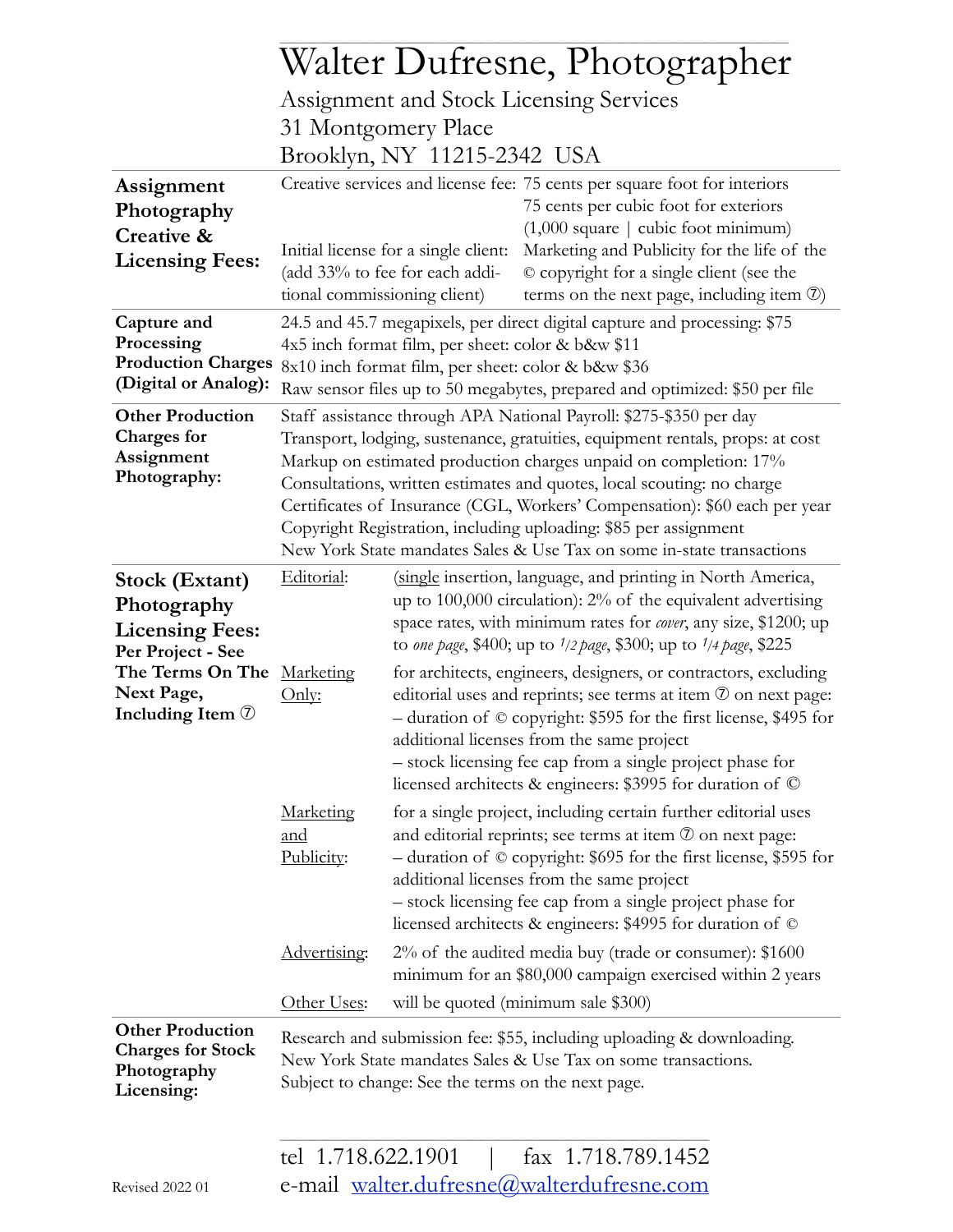## \_\_\_\_\_\_\_\_\_\_\_\_\_\_\_\_\_\_\_\_\_\_\_\_\_\_\_\_\_\_\_\_\_\_\_\_\_\_\_\_\_\_\_\_\_\_\_\_\_\_\_\_\_\_\_\_\_\_\_\_\_\_\_\_\_\_\_\_\_\_\_\_\_\_\_\_\_\_\_\_\_\_ Walter Dufresne, Photographer

Terms and Conditions

- ➀ We supply all photographs electronic files, transparencies, slides, duplicates, negatives, prints, scans as copyrighted and registered under Title 17 USC. We license specific rights on our invoices, and we reserve all other rights. We register for copyright all photographs, – whether newly-created on assignment or previouslycreated and available from stock – before delivery. US copyright and New York State contract laws apply to us.
- ➁ Walter Dufresne, Photographer retains copyrights for the photographs and ownership of camera-original films and camera raw files We deliver exact digital copies of .tif and .jpg files, along with use licenses. We encourage licensing only those rights needed. To help clients anticipate future contingencies, we will quote and guarantee – in advance – further optional rights that may or may not be exercised in the future. We give you options.
- ➂ We convey licenses and rights for use only in writing, and only by invoice. No one may transfer your license to other parties. We reserve all other rights. We grant no licenses and no rights without full payment of our invoices specifying those licenses and rights. Our photographs often do not include property releases. We only own the copyrights to our photographs. We do not own any other kinds of property rights, includes trademarks and patents. If we have releases for a photograph (model release, property release, trademark release, patent release, et cetera) we will include a copy with the transmittal of the photographs or the invoice. To the best of our knowledge there is no case law in the USA mandating property releases for photographs. Architects and engineers frequently obtain permissions from owners and developers, allowing them site access and use of images of an owner's name and project. Such releases are often included in AIA contract documents.
- ➃ Editorial licenses *require* a credit line (a copyright notice *next to* any reproduction) as a part of compensation. Adjacent credit lines make licensing possible at editorial rates. We appreciate credit lines for other uses.
- ➄ Credit lines should read: Copyright *or* © 2022 Walter Dufresne, Photographer | [walterdufresne.com](mailto:walter.dufresne@walterdufresne.com)
- ➅ We do not exceed written estimates by 7% without your authorization, and we may include production charge documentation with the subsequent invoice. Competitive bids and quotes are firm as to both the price and the number of views created, and do not include production charge documentation on subsequent invoices. We never charge for "reimbursable expenses," but we do invoice for production charges, itemized in advance.
- ➆ Marketing Licenses are a non-exclusive license for architects, engineers, designers, construction managers, and contractors to use and reproduce a photograph, with specific limits. This use includes any "self-publishing," including self-publishing by both print and electronic methods. Our clients may freely distribute the tangible photographs or reproductions, but may not sell nor distribute such intangibles as use licenses and copyrights, and we reserve all other rights. Editorial Licenses are a non-exclusive use – for publishing businesses only – to use and reproduce a photograph, and include specific frequency, size, and edition limits, typically a single insertion in a single edition of the first printing of a publication or the first web display. We license subsequent "reprints" of editorial content as Marketing & Publicity Licenses. We key our editorial rates to a percentage of the publication's own space rate for advertising uses, typically two percent. Marketing & Publicity Licenses are a non-exclusive license for a client to use and reproduce a photograph, with specific limits. This use include the Marketing Licenses and the Editorial Licenses listed above. We further promote our M&P clients when we freely license editorial uses by publishing businesses who agree to credit both our clients and ourselves. This use excludes advertising uses ("paid placement"), sale of the photographs, sale of reproductions of the photographs, or licensing others to use or reproduce the photographs ("third party use"), and we reserve all other rights. Advertising Licenses include Marketing and Publicity Licenses *and* use in spaces purchased from publishers ("paid placement"), with specific frequency, size, and edition limits, and we reserve all other rights. These fees are often percentages of the "media buy" with minimums, most often 2% of the media buy (trade or consumer) when our photographs act as a key image, with a \$1600 minimum for an \$80,000 campaign.
- ➇ We collect and remit New York State Sales & Use Taxes on some, but not all, transactions delivered in NYS only. NYS allows us to make exceptions for clients who submit NYS resale or exemption certificates, and exceptions for clients who only reproduce the photographs after borrowing them. (NYS calls this a reproduction-rights only transaction, and requires our invoices to specify the return of the photographs, unretouched.) A NYS ruling letter allows us to *not* charge sales tax when we license and deliver our photographs as electronic copies – uploaded or downloaded, locally or remotely – with *no* accompanying transfer of title to DVDs, CDs, prints, or any other materials characterized by NYS as "tangible personal property."
- ➈ US & New York State Tax Identification and DUNS Numbers appear at the top of all invoices.